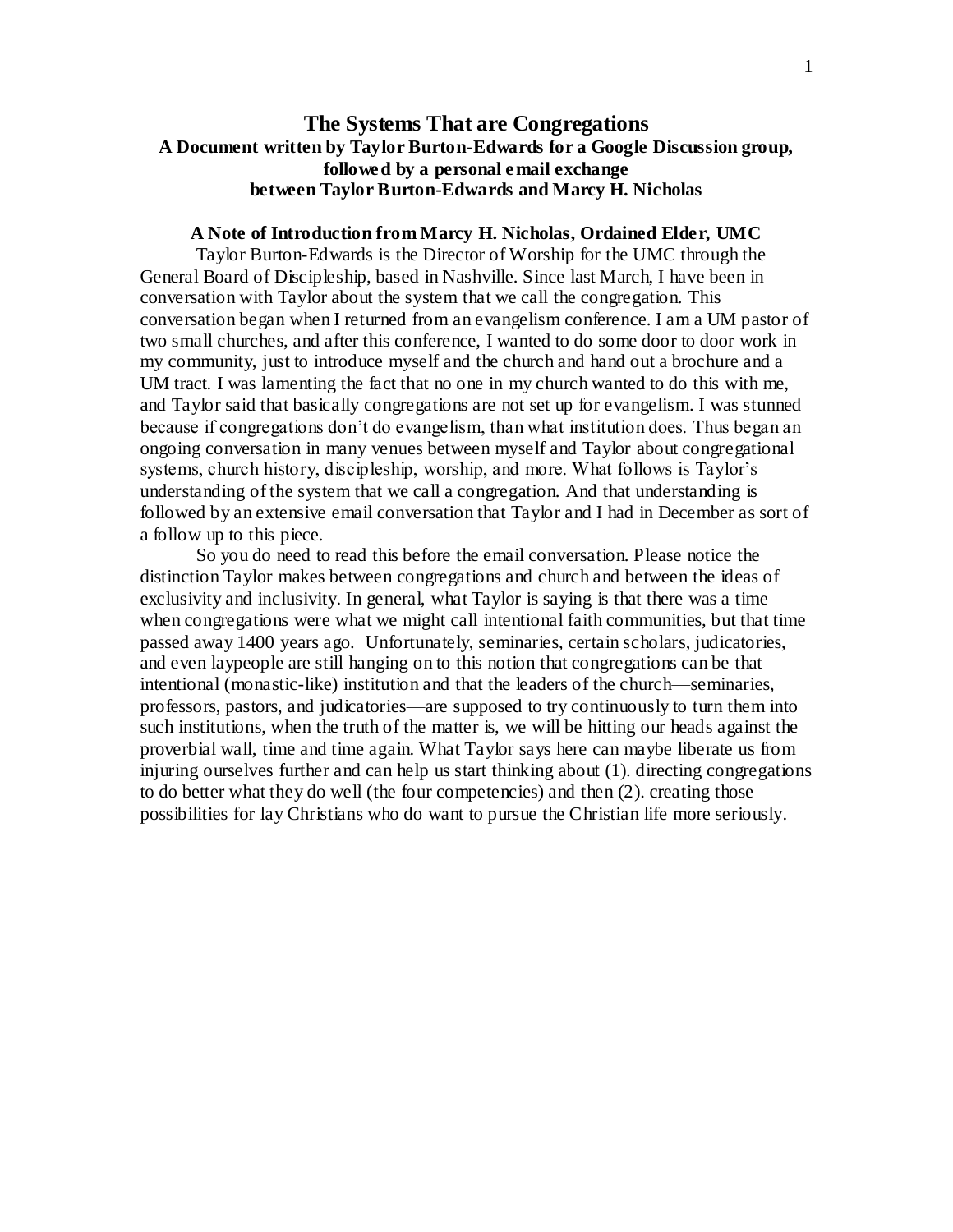### **The Systems that are Congregation by Taylor Burton-Edwards**

The congregational format of Christian community is not designed and has not been designed now for at least 1400 years in most places in the West to produce significant spiritual growth or discipleship by the majority of its participants.

This doesn't mean that church-- which I understand to be a larger term that embraces all forms of Christian community-- cannot do this. It means congregations are not and have not been designed, by and large, for the last 1400 years, to do that well. Basically, since the sixth century in the West, the church has primarily offered two (and really only two) serious pathways for intensive formation and deployment of disciples in the mission of Jesus Christ: preparation for ordained ministry and monastic orders.

That wasn't always the case. The three-year catechumenate, still affirmed as a basic norm at Nicea in 325, was providing such intensive formation for everyone who sought baptism. But by the sixth century, unless you lived at the fringes of the former Western empire, there really were no converts because, presumably, everyone was admitted near the time of birth via baptism. You did still have some sort of doctrinal formation (catechesis reduced to being able to answer certain doctrinal questions and recite the creeds) correlated with what would later be known as confirmation. But that hardly substitutes for what the catechumenate had been.

Combined with that, before Christianity became THE legal religion of the Empire (late 4th century, the work of Theodosius, not Constantine!), its worship was not a public ritual at all. You couldn't just wander in and expect to be welcomed. Indeed, in many places there were deacons whose job was to "bounce" such wanderers who didn't have the proper letters of recommendation. The church was a fairly closed society-- not secret (like the mystery cults), but also not open to all UNLESS they had first completed the catechumenate. While Christianity was this more or less closed society, accountability to live the way of Jesus begun in the catechumenate could be continued in its life in a number of ways (and was, from all records). In other words, you didn't enter easily, and you didn't stay in full communion easily.

Going public necessarily changed that. When you are THE public religion, then everyone HAS to be able to get in and stay in with less difficulty. Accountability shifted from the laity (including the clergy) to primarily the clergy. Processes developed for the laity to work out their conflicts with each other became shifted to the domain of the clergy alone, the precursors of the Roman Curia. Formation became more "after the fact" than preparatory, and more about being more or less on the same page morally and theologically as everyone else. The reshaping of the congregation from a close-knit community seeking to grow and minister in the name of Christ to THE public religious institution in most places simply necessitated such changes. Discipleship and spiritual growth in any intense way would be the realm of the clergy, the monks/nuns and those called saints-- no longer the basic expectation of all who practiced or participated in the (now public) rituals of the Christian faith.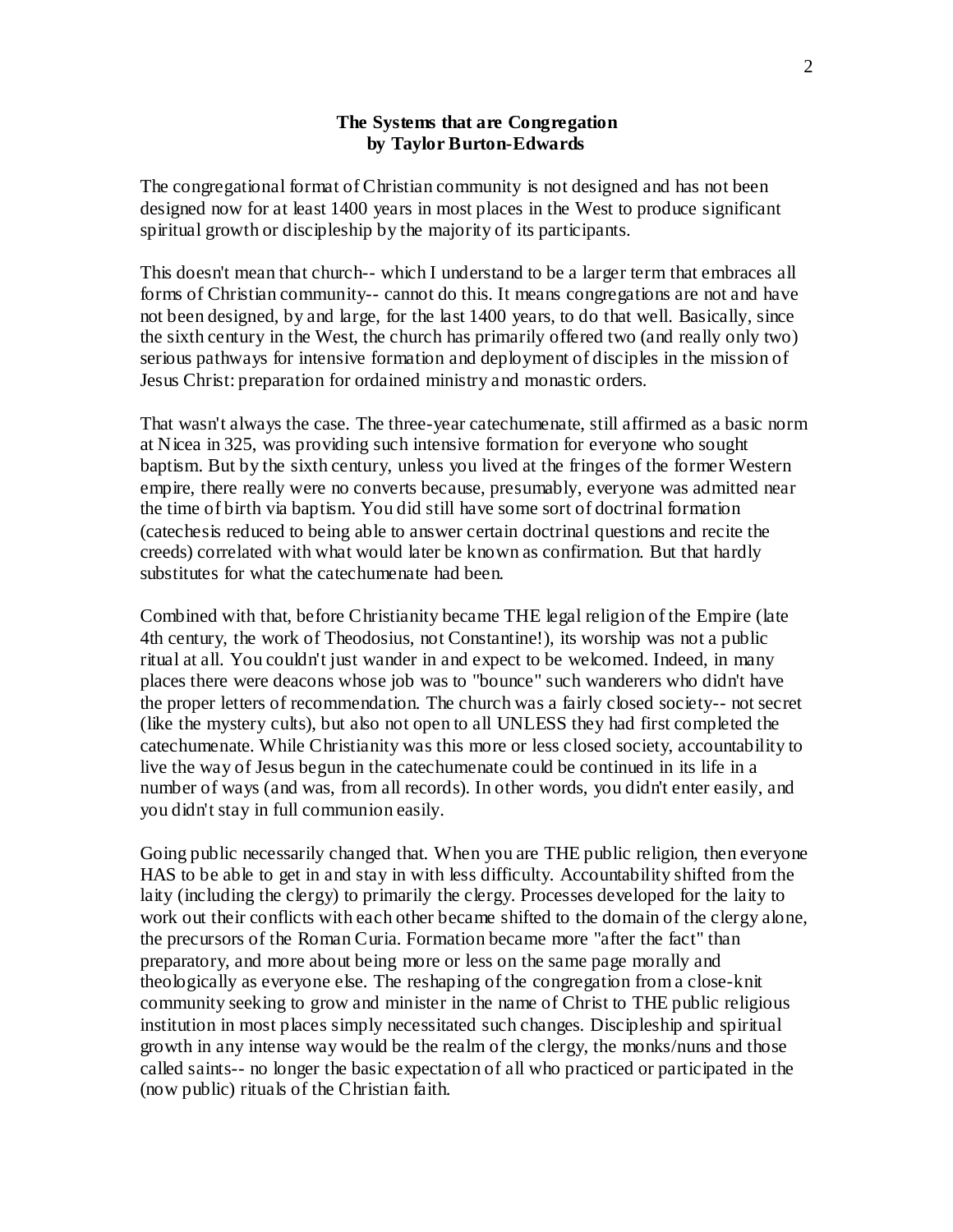Before Christianity became THE public religion, the congregation as such had four basic "institutional" structures:

a) Worship-- not open to all

b) Catechesis-- serious formation for all comers in the way of Jesus first, doctrine later

c) Charity-- care for the poor, the sick, prisoners, widows, etc.

d) Reconciliation-- processes for working out conflicts within the community

After Christianity became THE public religion, the congregation as such also had four basic institutional structures, but they were a bit different:

a) Worship-- now public, open essentially to all comers who hadn't violated public norms and so gotten themselves excommunicated

b) Teaching Basic Doctrine-- primarily, the Nicene Creed and its attendant doctrines through worship and a modified post-baptismal catechesis

c) Pastoral Care (which included charity-- though much of this was actually done by the monastics more than the congregations)

d) Being a good institutional player in the local community (maker of connections, influencer of decisions of other sources of power)

Note, the congregation as a congregation shifted its basic institutional competencies. That shift was a shift away from every participant living as a disciple of Jesus engaged in God's mission. It was a shift toward that function being reserved to monastics and clergy, by and large, plus the VERY occasional "saint" (who was often either a monastic or clergy or both).

That didn't mean the church as such-- in the largest sense-- quit forming disciples and deploying them accountably in Christ's mission. It did mean the church as church didn't do this primarily through the congregational format of Christian community-- but rather through monasteries, clergy orders, and, later, societies. It also meant the number of people connected to the church went up (presumably nearly everyone in the fo rmer empire), while the percentage of those people who were active disciples of Jesus plummeted.

So, congregations haven't been focused on making disciples and deploying them in God's mission as a basic norm of participation in the community called congregation for about 1400 years.

Meanwhile, other forms of Christian community HAVE had that sort of focus over time. These include a number of the monastic orders, a number of the "societies" and "guilds" related to but not controlled by congregations that began forming in the 13th century, and later, organizations such as the class meetings and societies of the Methodists in England and North America (mid to late 18th century in England, pre 1784 in North America), and, today, groups such as Emmaus and Cursillo 4th Day groups, campus ministries, and even some other "parachurch ministries," missionary support groups (like United Methodist Women among United Methodists) and house churches, in a way.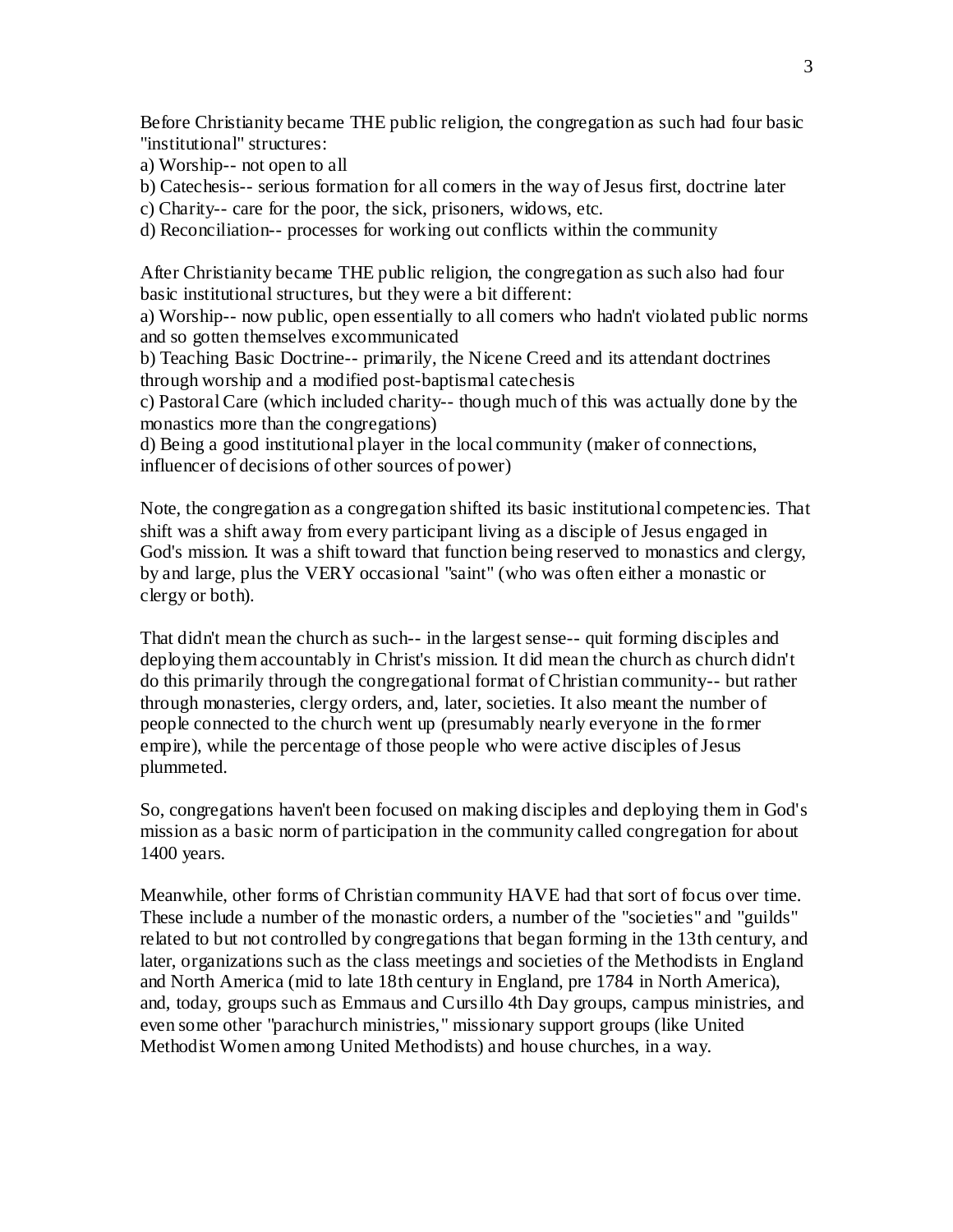Who in what structures can accomplish what best? The Wesleys figured out that no amount of coaxing English congregations to produce folks who were growing in holiness of heart and life was going to catch on. It just made congregations really mad. They also caught on that societies per se didn't work. It was the class meeting-- those smaller bands of sisters and brothers of 9-12 people each-- where real accountability and real growth could begin to take place. The people in these groups he required, as a point of entry and continued membership into the society, to maintain a vital connection to a congregation ALSO. He understood, at least before 1784, that the full expression of church wasn't EITHER the society/class meeting OR the congregation, but BOTH/AND. I want to believe he continued to believe that Methodists in North America would find some way to keep the systems of society and congregation functioning in parallel, but I'd argue the rules of systemic inertia won out once the societies became, in effect, full service congregations-- something THEY were not designed to do or be. So what you got was over-functioning to accommodate the demands of functioning now as congregations, and steadily increasing under-functioning of the former societies and their emphasis on accountable disciple formation and deployment.

That our congregations, as we have them retain some of their "discipling DNA" (even if in a necessarily recessive form) is part of why we think we might still expect what are now thoroughly congregations, intended to be open to all who want to join with few expectations we'll follow up on, might still have the capacity to form disciples, too. I'd argue they don't. We're glommed in structure and confused in mind. We can and should re-differentiate these things. The results will be far better with far less conflict.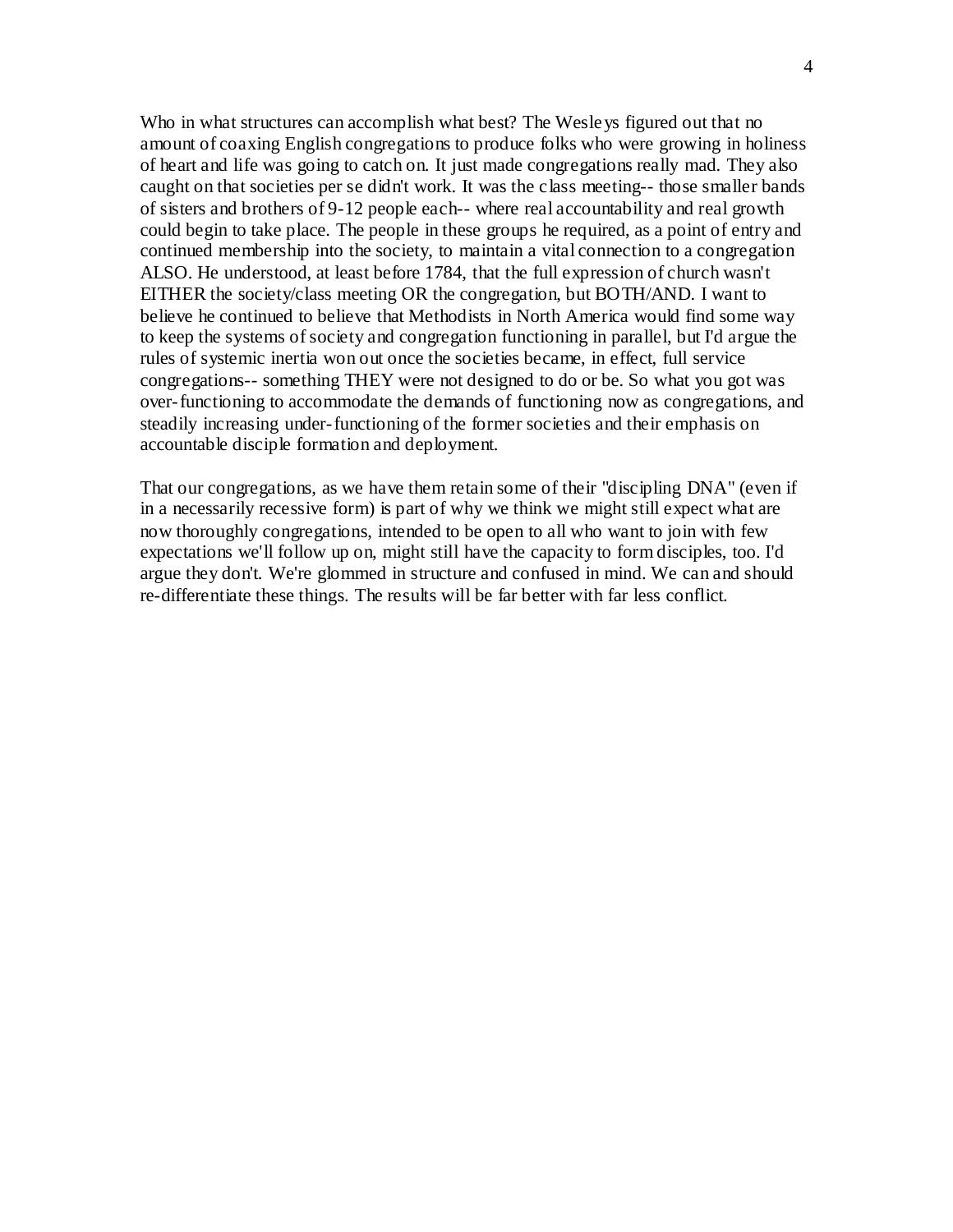# **This is the email exchange between myself and Taylor Burton-Edwards. You will find my original email below, followed by Taylor's responses, in which he has cut and paste my original questions.**

# **From Marcy Nicholas to Taylor Burton-Edwards**:

Since the system of the church has been what it is for 1400 years, then I would love to hear how you would structure the Christian congregation community. The committees that we have in the UM system, as I read them through the lens of your information, are really trying to hang onto that DNA of the first 600 years of Christianity, which it can't do, those Nurture, Outreach, Witness slices. It seems to me that based on the four competencies you outlined, we should have:

1. a worship committee or team, to make worship as high quality as possible

2.Some kind of Christian Formation experience for the young, for confirmands, for new members, for professing Christians, and something ongoing perhaps (what that would look like--I don't necessarily mean even weekly bible studies, but maybe refresher courses on theology, sacraments, etc.) I wonder how you understand courses such as Disciple Bible Study fitting in here for instance.

3.a pastoral care team--not sure if we mean the same thing here--but I'm assuming, visitation of shut-ins, hospital, weddings, funerals, not so much mission and outreach, except maybe to fund missionaries, supply needs for foodbanks. I remember you saying something about Bishop Schanse's risk-taking mission, that you don't think congregations are really equippped to do this. However, some presence in the community to know when people are in need and where they can be helped for instance.

4. Some kind of networking committee--to point people in the right directions

Plus of course SPRC, Trustees, and Finance.

And then three other issues:

1. The issue of leadership or training leaders. When I asked about books on leadership to read with the laity and you wondered why a pastor would want to do that, were you implying that there's no point to developing leaders in a congregation? Or that congregations are not the place where this happens?

2. The issue of growth. Of course, in every conference, Bishops and cabinets want pastors to "grow" their churches. How do you understand growth based on what you've been saying about the history of congregations? How do congregations grow based on this framework?

3. And finally, I'm rereading Peterson's *The Contemplative Pastor*. I would say that he is certainly not looking through church systems with the same lens that you are. It seems that there is still this incredible disjuncture between what the church has been, as you say,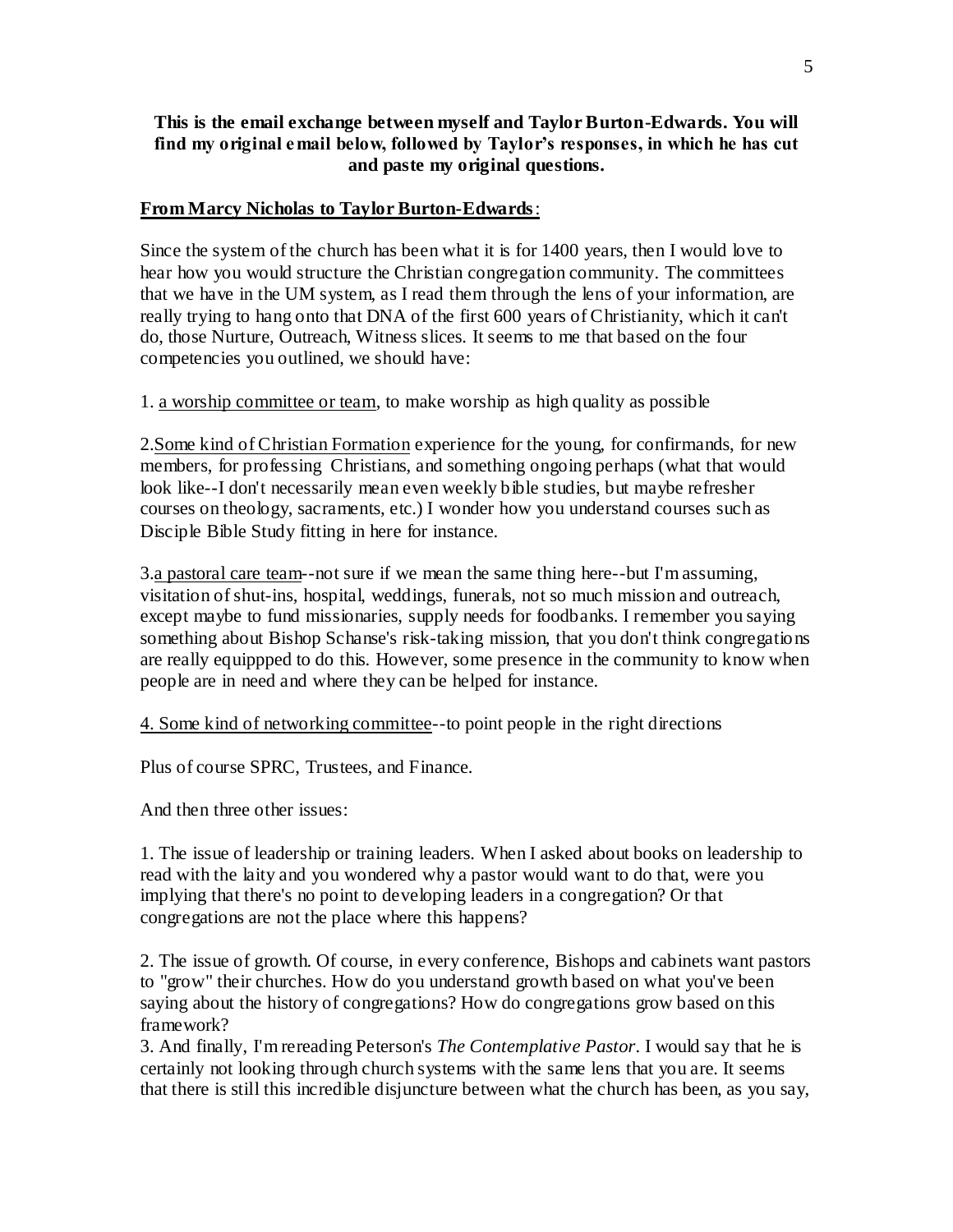for 1400 years, and those others, such as Peterson, Nouwen, Lathrop, Brueggemann, who are still relying on that monastic tradition or at least an understanding that congregations can be intentional faith communities.

# **From Taylor Burton-Edwards to Marcy Nicholas**

**MN wrote:** Since the system of the church has been what it is for 1400 years, then I would love to hear how you would structure the Christian congregation community. The committees that we have in the UM system, as I read them through the lens of your information, are really trying to hang onto that DNA of the first 600 years of Christianity,

**TB responds:** *Right. Methodism itself-- the societies/class meeting/bands-- was embodying these elements of real, face to face nurture in the faith, accountable outreach and bold witness very well. Congregations, not so much. So we've got this corporate memory that we, as Methodists, SHOULD be doing all these things, but we've misplaced the expectation that these things would realistically happen onto structures that, in effect, never have done this sort of things well (unless, that is, we're talking about those congregations that have continued to live as more or less accountable societies since they were or chose to be on the fringes of dominant culture).* 

**MN Wrote:** which it can't do, those Nurture, Outreach, Witness slices. It seems to me that based on the four competencies you outlined, we should have:

**MN Wrote:** 1. a worship committee or team, to make worship as high quality as possible

## **TBE responds:**

*Yes-- particularly a worship planning team with a strong grounding in helping congregational worship be its very best, hitting all five "slices" of what congregational worship is for-- worship that is Sacramental, Liturgical, Indigenous, Connected, and Embodied. When I do "Passionate Worship" workshops, I tell folks to start with the SLICE or SLICES where their current strengths are, and build out or add on from there. The goal over time is to get all five.*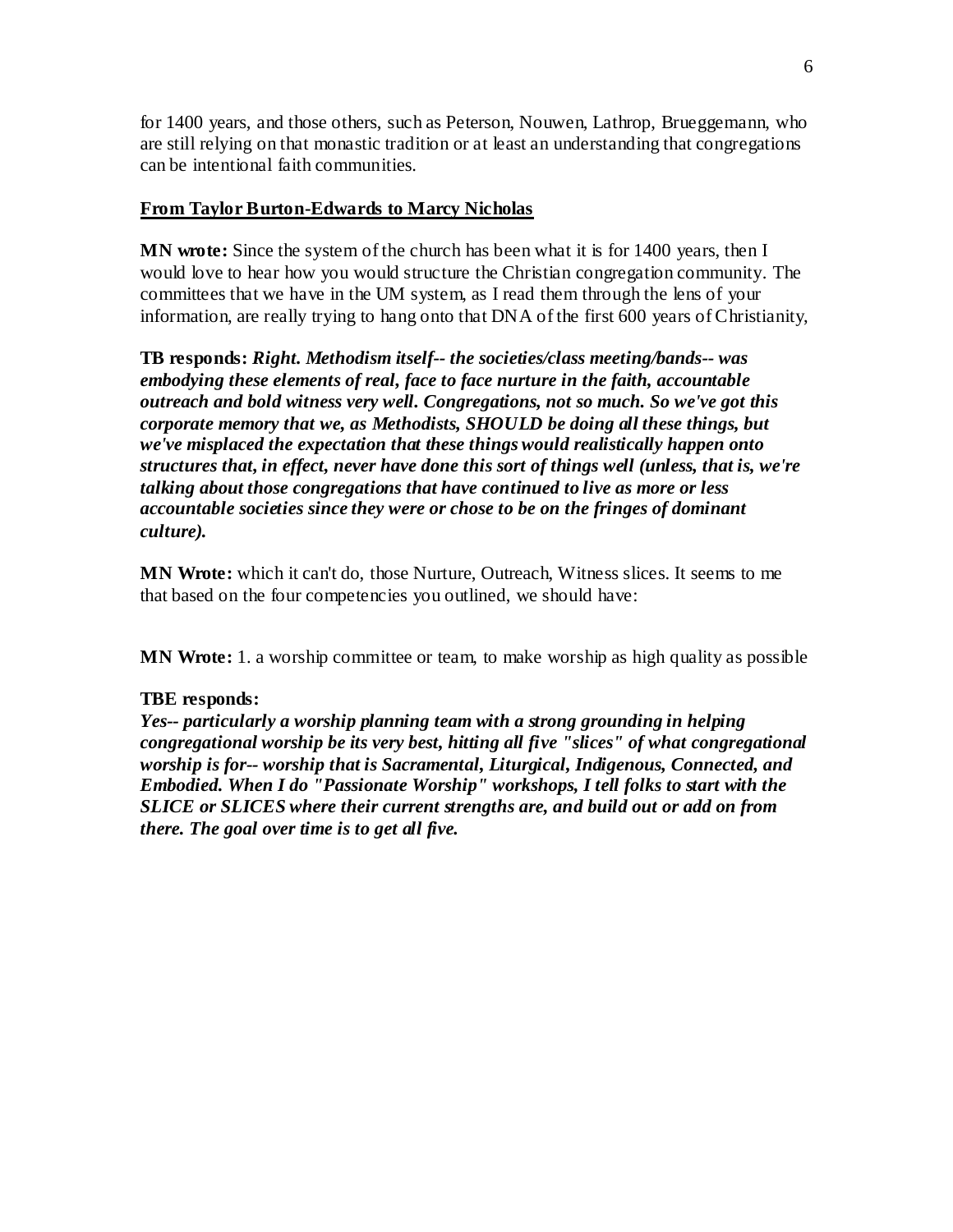**MN wrote:** 2.Some kind of Christian Formation experience for the young, for confirmands, for new members, for professing Christians, and something ongoing perhaps (what that would look like--I don't necessarily mean even weekly bible studies, but maybe refresher courses on theology, sacraments, etc.) I wonder how you understand courses such as Disciple Bible Study fitting in there for instance—

### **TBE responds:**

*What I note in the presentations I make on this is that in effect what happened among Methodists in North America at least is we picked up the Soteriologically-focused teaching of the Societies initially, and taught that rather well for a time (though, by not focusing this on the creeds, since Wesley deleted that article, we in effect taught this outside the context of a larger theological grounding), but that by the end of the 19th century that essentially began fading into the background as well, so that, in effect, we've not been teaching theology in any intensive way now for about a century or so. It seems to me that the congregational format is compatible with teaching basic theology to all-- and less competent in teaching "practical soteriology" (the working out of our salvation), but that the societies/class meetings/bands did that piece rather well. So in effect, we're at a place now where we need to reconstruct both. As for Disciple, I think it does a decent job of re-introducing folks to scripture and some basic biblical theology. It's valuable in that way. The trouble with it, of course, is that folks tend to get stuck on studying and being part of that group rather than focused on living the faith or following Jesus themselves. It can be a good first step to something more-- but that something more needs to be more clearly identified beyond another Disciple study- - perhaps something like a Covenant Discipleship Group. AND I think that something more needs to be defined beyond the congregation as such-- which is what I see Elaine and Scott talking about.*

(Here, Taylor is referring to Longing for Spring: A New Vision for Wesleyan Community by Elaine Heath and Scott Kisker about the new monastic movement in the UMC.)

#### **MN wrote:**

a pastoral care team--not sure if we mean the same thing here--but I'm assuming, visitation of shut-ins, hospital, weddings, funerals, not so much mission and outreach, except maybe to fund missionaries, supply needs for foodbanks. I remember you saying something about Bishop Schanse's risk-taking mission, that you don't think congregations are really equippped to do this. However, some presence in the community to know when people are in need and where they can be helped for instance.

#### **TBE responds:**

*Right, this function really is about caring for each other within the local congregation, primarily. That doesn't mean outreach projects are excluded-- but I think that means they likely belong more in the bailiwick of #4, being a good institutional player, than #3, some system of mutual care.*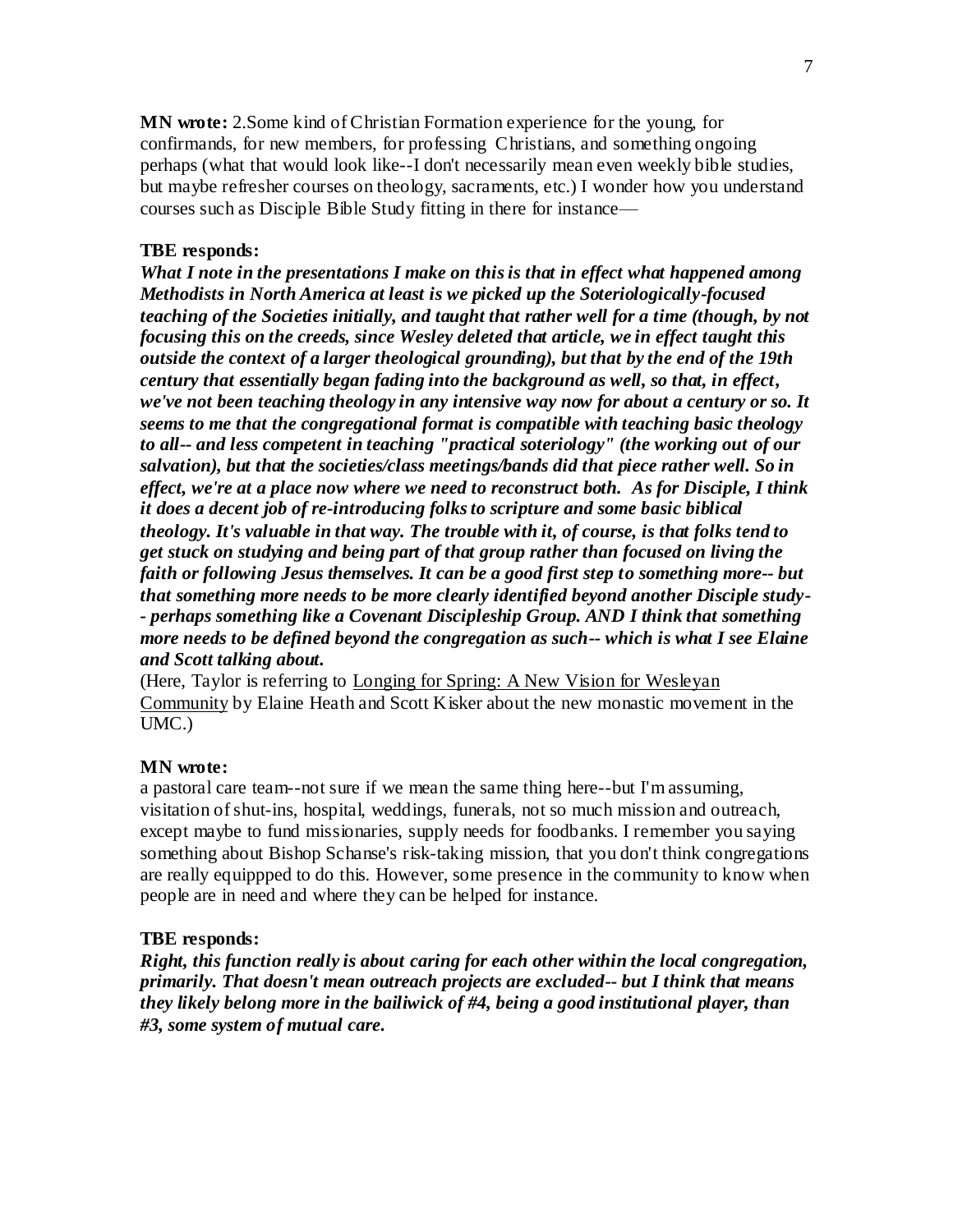**MN writes:** Some kind of networking committee--to point people in the right directions

#### **TBE responds:**

*Networking would be part of the role of this group/function (I don't think this is necessarily a defined group per se, but rather an identification of a function that perhaps a variety of groups seek to carry out-- as is true of the other three). The larger mission is being a reliable institutional player in the local community. That includes being a good "corporate citizen" and "steward" of the institutional assets of the congregation. "Societies" and "classes" might be involved in "hands-on, face to face" care with persons who are struggling. The congregation would be involved in helping create and sustain community-wide safety nets, "systems of care." But those systems of care are not exclusively related to the poor-- could include cooperatives for the arts, for neighborhood improvement, all sorts of things that enhance the life of a larger community.*

### **MN writes:** And then three other issues

1. The issue of leadership or training leaders. When I asked you about books on leadership to read with the laity and you wondered why a pastor would want to do that, were you implying that there's no point to developing leaders in a congregation? Or that congregations are not the place where this happens?

#### **TBE writes:**

*My reticence has to do with "leaders for what?" Yes, pastors of congregations should work at developing leadership for the institution they're charged with administering, no question. But they shouldn't confuse that with forming disciples, as if the two are necessarily synonymous. For congregational leaders, the underlying tool set, I think, is systems work, a la Friedman. The folks you work with may have all kinds of talent, but they won't be able to use that to get things done well inside a congregational system unless they really get systems skills into their toolkit. All that said, we still do have some obligation, if we're going to be Methodist friendly, to develop folks for leadership in making disciples as well. And that's a different skill-set. Some systems stuff, too, but far more focus on helping groups live out covenant concretely.*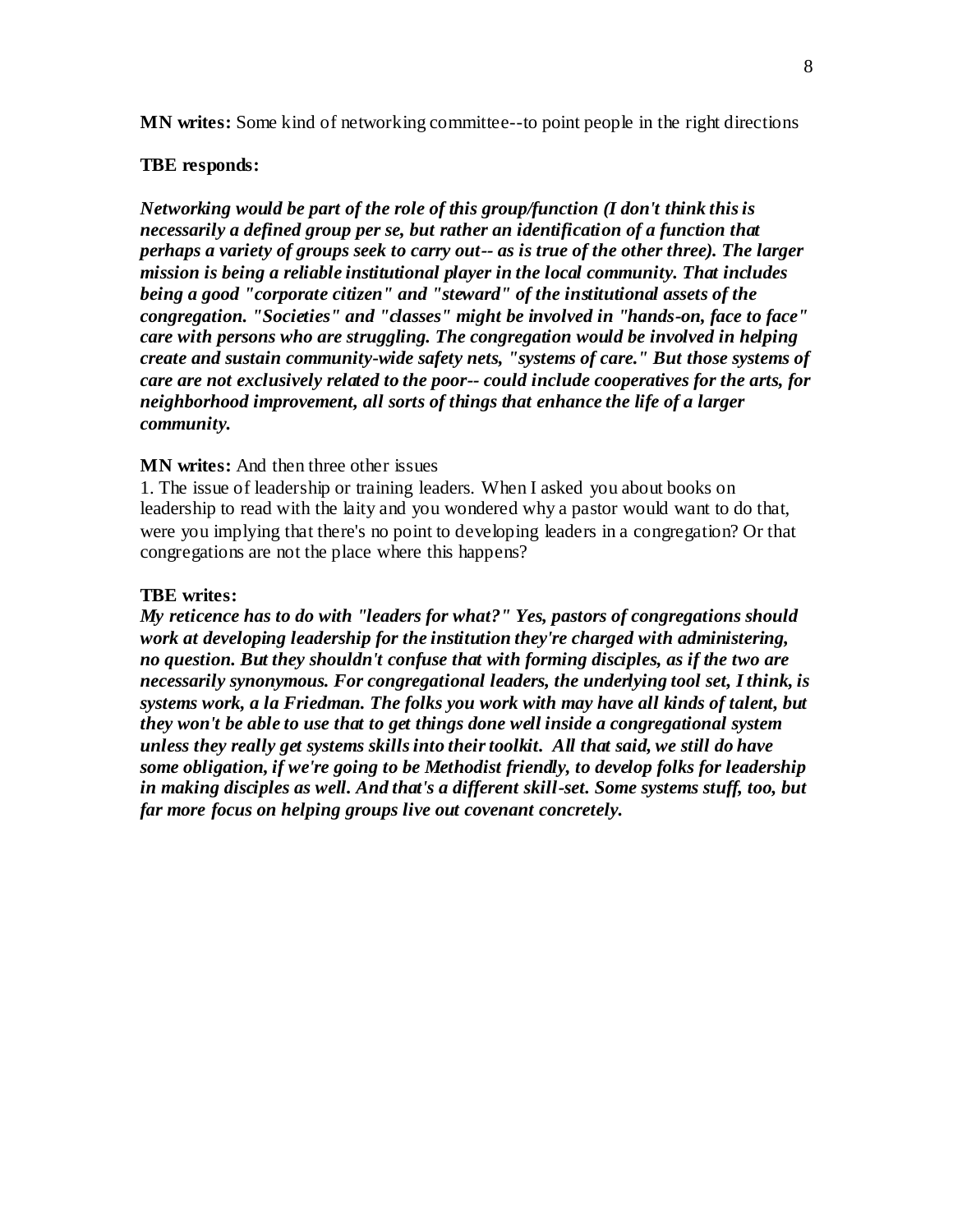#### **MN writes:**

The issue of growth. Of course, in every conference, Bishops and cabinets want pastors to "grow" their churches. How do you understand growth based on what you've been saying about the history of congregations? How do congregations grow based on this framework?

#### **TBE responds:**

*Congregations grow in their capacity, not necessarily in their numbers (especially where there just aren't that many people to begin with). That is, congregations that are getting better at all four areas of core competency are in a congregational growth mode. Those that aren't are in stagnation or decline AS congregations. Methodistfriendly congregations ALSO can measure and describe the growth happening to people and communities because folks are "referred out" to groups where accountability and personal growth/missional engagement happen hands on.* 

**MN writes:** And finally, I'm rereading Peterson's *The Contemplative Pastor*. I would say that he is certainly not looking through church systems with the same lens that you are. It seems that there is still this incredible disjuncture between what the church has been, as you say, for 1400 years, and those others, such as Peterson, Nouwen, Lathrop, Brueggemann, who are still relying on that monastic tradition or at least an understanding that congregations can be intentional faith communities.

#### **TBE writes:**

*With God all things are possible... but not all things are, with us, equally likely. Peterson, Lathrop, Brueggemann and Hauerwas all live under the delusion that congregations as such can and should look like the early church. My point is precisely that that is a delusion. It's not a delusion that the ministry of the church as a system/network might look like that, taken as a whole, but it is a delusion, again unless the congregation lives at the fringes, that the congregation as a public institutional system can, itself, do now what "congregations" pre-6th century were doing. They're fundamentally different animals in very different habitats. We have to respect that. It's a "failure of nerve" (not to mention a category error) not to.*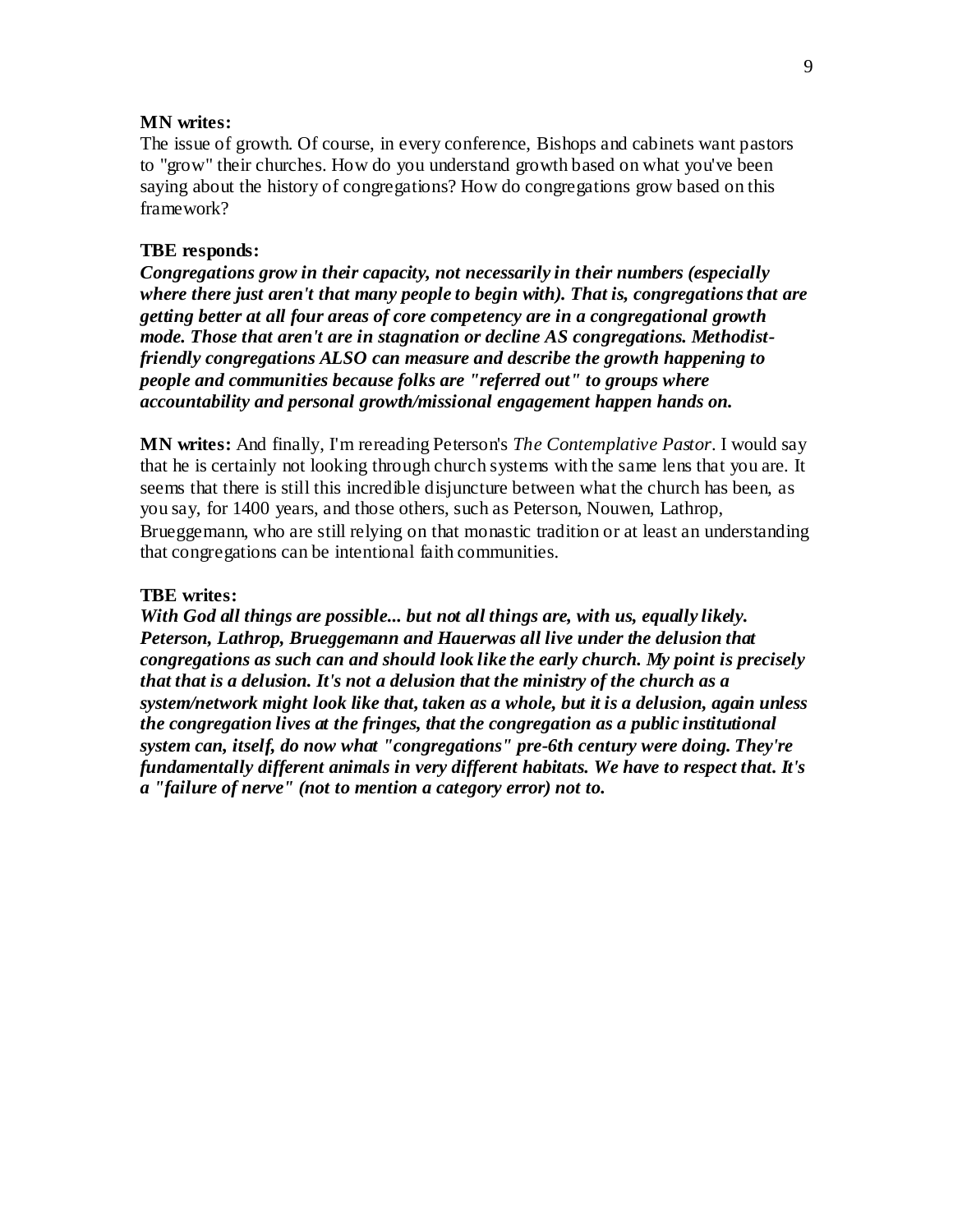### **MN writes:**

How does one overcome this idea that the congregation can do all and be all? Maybe we are dying because we are trying to pay attention to too much, instead of these four competencies.

### **TBE responds:**

*You might share "Longing for Spring"… Here's what I think about congregations, though. I think they know in their guts that all this emphasis on attendance and discipleship generally gets them nowhere. I'd think if you went in and said "Let's be the best congregation we can be together" and then talked about things they know how to do well (the four areas, probably the weakest of which is teaching basic theology), and strengthening those, and then adding elements where they're not up to speed yet, that would cut out a lot of anxiety about "being a dying congregation" and really give them some energy to focus on doing well with who they are and what they have. It would also help them relax enough to quit overfunctioning and allow others (such as missional or discipleship groups outside the congregation per se) to be partners in ministry with them.* 

*Now, there will likely be a few there, and who knows where they might be in the congregation's authority structure, that have bought the company line about the "urgent need to overfunction" because "the local church is where it's ALL at" and expect you to do the same. But my strong hunch is that, realistically, most folks really do know better. They've just been operating inside a system that doesn't yet.*

**MN writes:**But then what do you do with that mission statement about "making disciples for the transformation of the world..." They hear this over and over again,

## **TBE responds:**

*Yes, that IS the mission of the church-- as a whole-- the network.*

*Congregations are PART of that. The statement that they are the primary venue where that happens is factually, even statistically, mistaken.*

*Every time I've asked groups to identify where they experienced a deep transformation in their discipleship to Jesus, the vast majority (2/3 to 80%) have indicated this has happened in a context OTHER than the congregation per se. So it's not like the congregation can't do this entirely. But clearly, it's not terribly efficient to focus the energy there.*